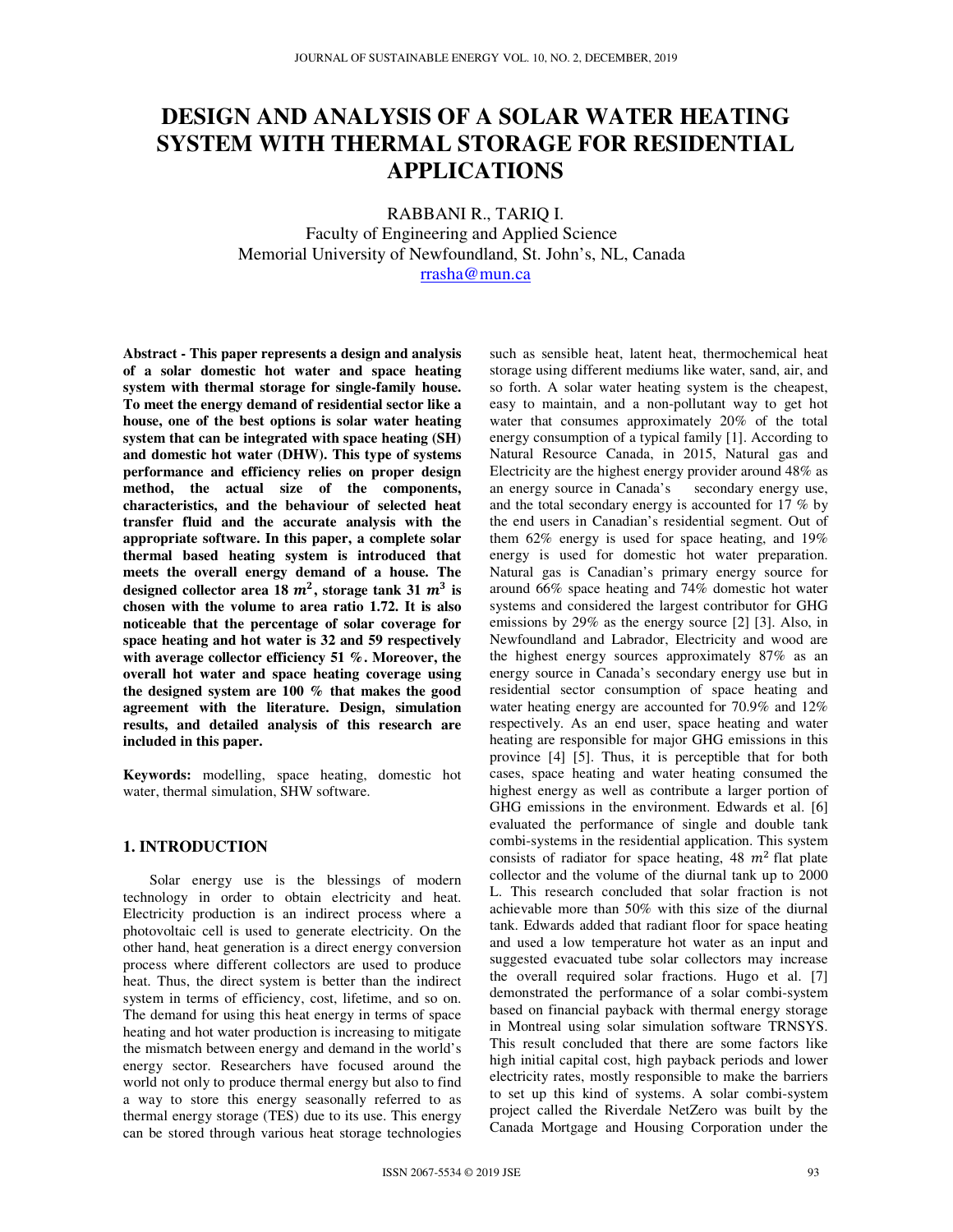national libri Sustainable Housing Demonstration Initiative in Edmonton, Alberta. This system consists of vertically mounted 21  $m^2$  flat plate collector, a 17  $m^3$  seasonal thermal energy storage tank, a 300 L diurnal thermal energy storage tank with a 7 KW heat pump. According to the Canada Mortgage and Housing corporation, around 83% of domestic hot water and 21% space heating demand was met by this system [8] . An existing 215  $m^2$  passive house was retrofit in Galway Ireland with the help of 22  $m^3$  buried water based seasonal thermal energy storage tank and 300 L diurnal thermal energy storage tank. Firstly, this 300 L DTES tank is heated by the 10.8  $m^2$  evacuated tube solar collector to 65  $\Box$  before charging the STES tank. The result showed that domestic hot water and space heating solar fractions is 93% and 56% respectively. It also recommended that this type of combi-systems is more feasible and profitable for energy efficient single-family detached house in Ireland [9]. A single-family residential house was modelled using TRNSYS in Richmond Virginia. A soil based STES system was selected due to its cost effectiveness to other mediums. Six homes were simulated with the range of area from 800 to 2400  $ft^2$ with an air tightness of 1.0 air changes per hour and the collector size ranging from 39 to 99  $m^2$ . They established around 15  $m<sup>3</sup>$  of STES volume as optimal for the selected case [10] . The first solar house built in MIT (Massachusetts Institute of Technology) in 1939 was considered as the first application of seasonal storage for single family detached house. The solar collector of that house was 136  $m^2$ , cylindrical steel storage tank was 68  $m<sup>3</sup>$ , insulated and buried under the house. As the temperature reached 90  $\Box$  and thus the performance of the system suffered from condensation which create a barrier to collect solar energy in summer. As a result, in winter the collectors cannot produce more than 55  $\Box$ which is not enough for single family house [11] [12]. In Canada, many seasonal storage systems implemented. Hooper mentioned about one such house which built in Toronto in 1976 whose storage tank size was  $277 \, m^3$ . Though it was expected but the system could not provide enough temperature due to the higher storage losses. The tank was surrounded by the soil and most of the heat from the tank was transferred to soil was the main reason for the losses [13]. According to International energy agency (IEA) SHC-task 13, a house called 'zero-heating energy' was built in Berlin, Germany with 20  $m^3$  vertical and well insulated storage tank,  $54 \, m^2$  high-efficiency solar collector. To adapt the active and passive solar strategies for this kind of house, it is made with higher insulated envelope and airtight to reduce the transmission losses. The result revealed that seasonal water storage in the tank transfers the excess solar energy in summer to heat the house completely in winter months without using conventional energy throughout the year [14] . Based on the simulation result from DEROB-LTH program, Smeds and wall [15] showed that the heating loads of a typical conventional house can be minimized by up to 83% in cold climate zones, and the total energy demand including space heating, DHW and other loads can be decreased up to 92% for a single- family house. A remarkable project called Beddington Zero Energy Development (BedZED) was constructed with 100 ecohomes and workspaces in Hack bridge, London, England. The aim of this project was to feature the houses with high insulation levels, high efficiency windows, active and passive solar design strategies, and combined heat and power plant fuelled by woodchips from waste timber. After one-year simulation, the result indicated that the space heating and DHW demand can be reduced using the above-mentioned features in the house. The reduction of space heating and DHW energy demand was around 88% and 57% compared to conventional houses where the percentage was 90 and 33 respectively [16].

From the literature search, it is found that renewable energy-based systems and projects have ethical aspects in terms of providing thermal energy for space heating and domestic hot water in Canadian's residential sector. It does not only help to reduce the greenhouse gas emissions to make the environment better and liveable but also contribute to pay the less electricity bill. However, before thinking these advantages, the proper method of utilizing solar energy with appropriate control strategy, sizing of the system's components, exact energy demand calculation, cost analysis is the necessary task for this type of system. If this happens, then the proposed solar space heating and DHW system will be viable to supply thermal energy in the houses of Canadians. No such study has been done for Newfoundland, Canada.

In this research, section 2 will present methodology and system design. Section 3 will show the sizing of the collector and storage tank for both space heating and DHW. Various components control, simulation results with discussion will be discussed respectively, and the paper will end with a conclusion.

#### **2. METHODOLOGY AND SYSTEM DESIGN**

According to our literature search and the geographical features, one of the suitable options for our selected area in St. John's, NL, Canada with latitude (47.56 °N) and longitude (52.71 °W) [17] is active solar water heating system for producing thermal energy that can meet the annual space and domestic hot water demand in a typical single-family detached house. Figure 1 represents the full system where we sized the essential components like collector and storage tank for both space heating and domestic hot water and gave some vital parameters as an input of the other components. At the beginning of the cycle, the collector is heated by the sun, heat transfer fluid, ethylene glycol, with properties like density 1111.6  $Kg/m^3$  and thermal capacity 3400  *flows progressively through the collector and* gets heated.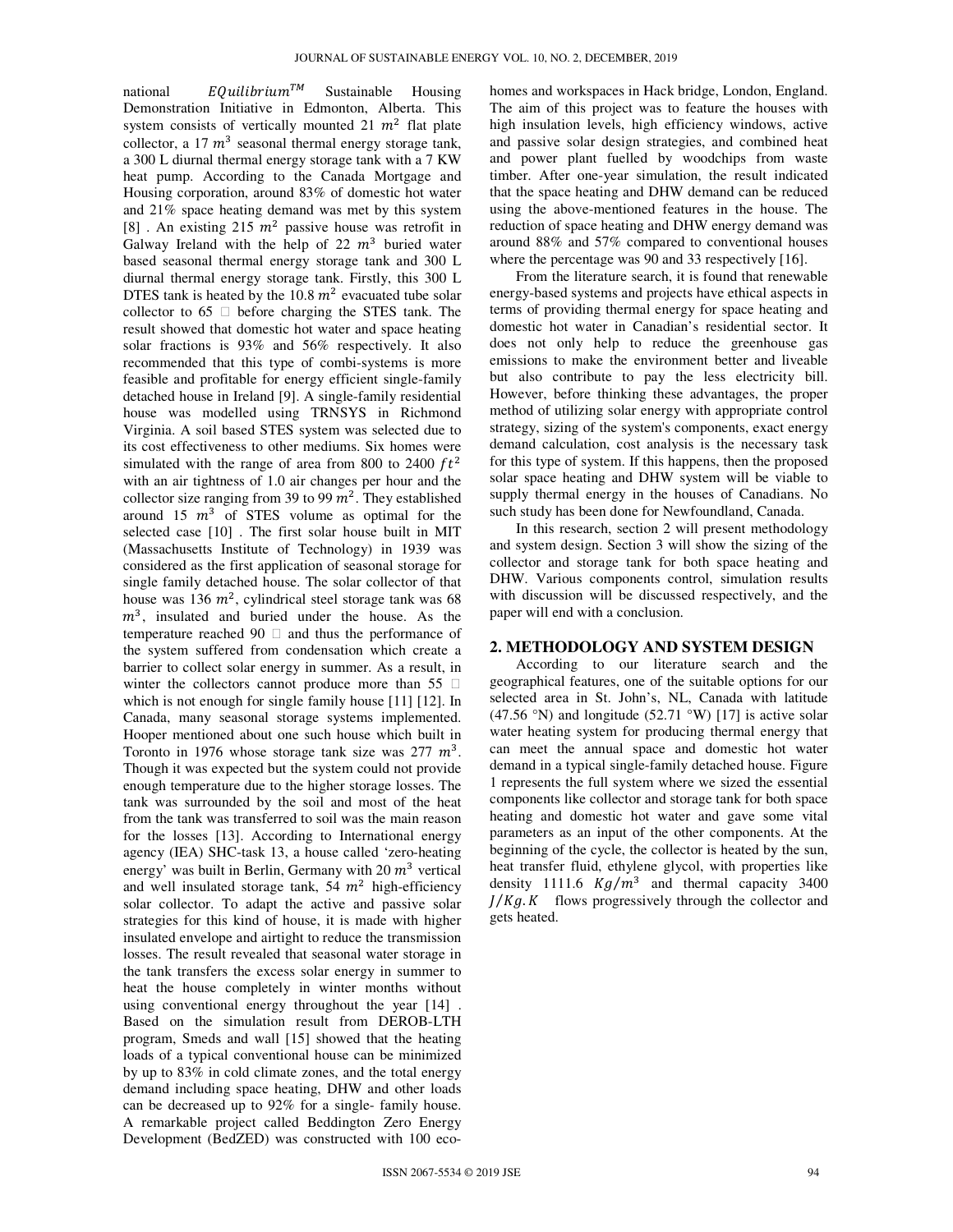

**Fig. 1. Space and domestic hot water system for residential application**

After that, this heated HTF circulated through the heat exchanger that is connected in DHW tank and heat storage

tank with releasing enough heat. System was controlled in a way that 70% heat can be released in the heat storage tank and 30% in DHW tank with the help of control valves. Collector mass flow at DHW and heat storage tank was considered as  $0.150$  Kg/s. A 3KW e- cartridge or electric heater was placed in DHW tank as the key energy source of reheating domestic hot water. Moreover, a liquid fuel type boiler was connected to the heat storage tank that can supply the additional heat for space heating and helps to maintain the constant temperature of the demand side supply annually. On the other hand, according to the heat demand and the house configuration, we assumed some parameters of the building to find out the total amount of energy needed for space heating. These assumptions are the heating load of the house 3.15 KW, Room temperature 20  $\Box$ , night setback temperature 20  $\Box$ , flow temperature in the house radiator 35  $\Box$ , return temperature 30  $\Box$ , design temperature or outside average temperature  $-10$   $\Box$ . The heating temperature starts at  $12 \Box$ . Also, it has some important parameters that need to be considered for getting the exact heat energy demand for space heating. The house has two floors, contains four rooms with two washrooms on the first floor, and four rooms with a half washroom on the ground floor. Overall dimensions (length: 45 feet and width: 30 feet). It has several windows and the window parameters of the house are shown in the table 1. These values were given as input of the simulation part. Necessary graphs and detailed analysis of this research are included in the result section.

**Table 1: Window parameters of the house** 

| Windo | window  | Window | Window  | Window |
|-------|---------|--------|---------|--------|
| w     | (right) | left)  | (front) | (back) |

# **3. SIZING OF COLLECTOR AND STORAGE TANK FOR DHW**

Domestic hot water tank, commonly known as the diurnal tank, is important for every combi-systems. This tank volume mainly relies on the daily consumption of hot water. To determine an appropriate diurnal tank volume, daily hot water consumption through the whole year as well as the peak month demand are important parameters. From the literature, several recommendations were found in order to get the best sizing options for the DHW tank. Evarts and Swan noted a rule-of-thumb value of 60 l/day-person for domestic hot water consumption where four or more people are living and below this number of people, this assumed value might not be perfect [18].In solar applications, Heimrath et al. [19] found that for 200 liters per day consumption of hot water, the diurnal tank should not be smaller than 200 liters. Based on the above literature search, a simple calculation technique is used to find out the geometry of the tank, and these are as follows. Firstly, the amount of energy to heat the daily hot water demand  $(Q_{DHW})$  is calculated using the below formula [20],

 $Q_{DHW}$  = volume of daily DHW  $*C_w * \Delta T$ (1)

Here,  $C_w =$  specific heat capacity of water (1.16)  $Wh/Kg. K)$ 

 $\Delta T$ = Temperature difference between cold water and desired water temperature  $(^{\circ}C)$ 

Using equation (1), the amount of energy for daily hot water

demand,  $Q_{DHW}$ =240\*1.16\*(50-5) Wh/day  $Q_{DHW}$ = 12.52 KWh/day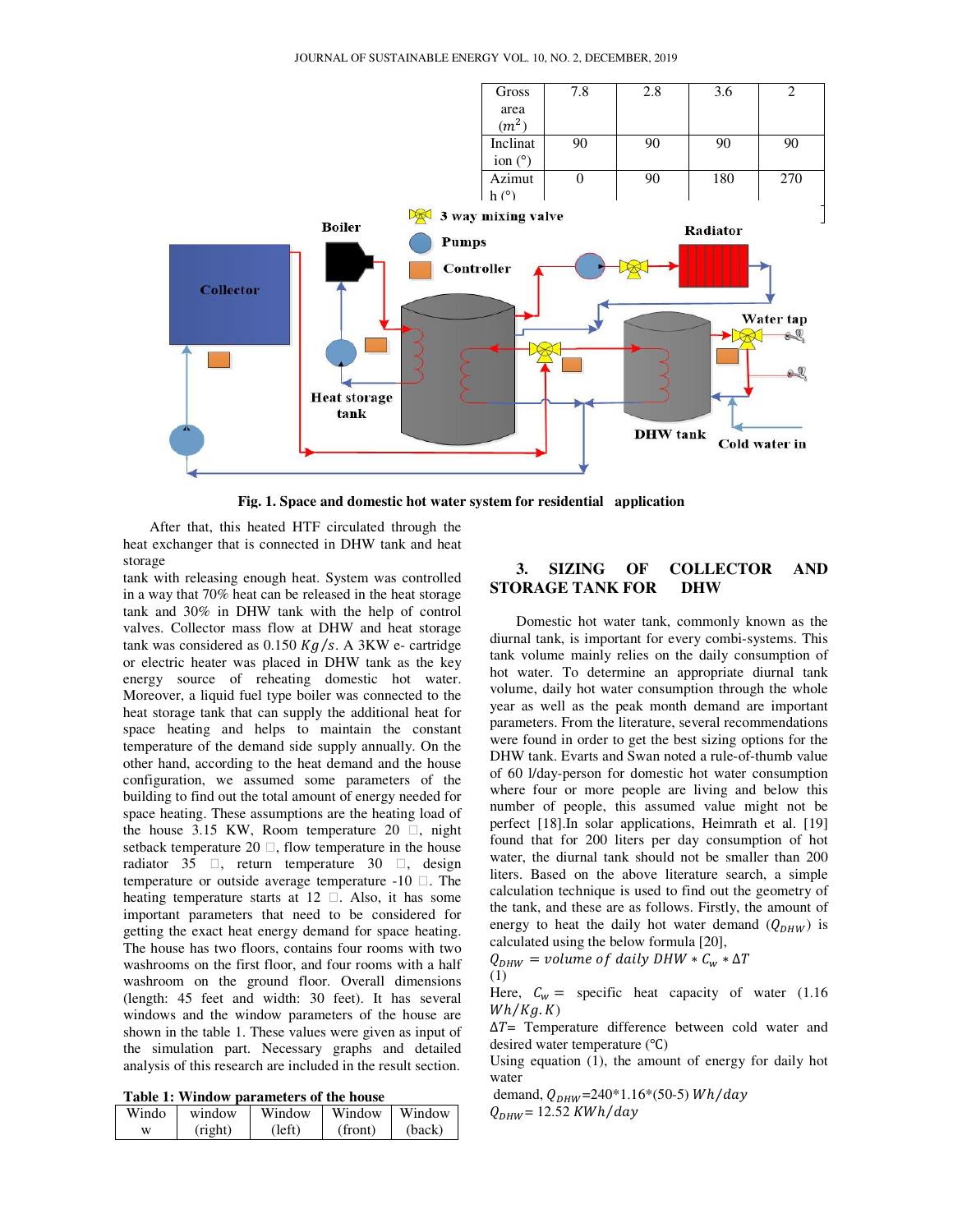Secondly, the volume of storage tank for domestic solar systems can be found by below equation,

$$
V_{cyl} = \frac{2*Vn*P*(T_h - T_c)}{(T_{dhw} - T_c)}
$$
  
(2)

Here,  $V_{cvl}$ = Minimum volume of tank (L)  $Vn =$  Domestic hot water demand per person/day (60 L)  $P =$  Number of people (4)

 $T_h$  = Temperature of hot water at the outlet (45<sup>o</sup>C)

 $T_c$  = Temperature of cold water (5<sup>o</sup>C in winter time)

 $T_{dhw}$  = Temperature of stored water (50 °C)

After putting all values in equation (2), the minimum volume of the tank,  $V_{cyl} = \frac{2 * 60 * 4 * (45 - 5)}{(50 - 5)}$ 

volume of the tank, 
$$
v_{cyl} = (50-5)
$$
  
 $V_{cyl} = 426$  L

Finally, the collector area to meet the daily hot water demand is calculated using the below equation,

 $Collector area, A =$ 

No.of days\*solar fraction\* Q<sub>DHW</sub> yearly solar irradiation\*Average system efficiency (3) Here, No. of days=1

Soar fraction= 50%

Solar irradiation in St. John's=  $3.06$  KWh/m<sup>2</sup> . day and the average system efficiency= 70%

After putting all values in equation (3), the required collector area,  $A = \frac{1*0.5*12.52}{.}$ 

$$
3.06*0.7
$$

 $A = 2.92$   $m<sup>2</sup>$ 

For sizing the DHW tank, few equations were assumed, and these are as follows,

Height to diameter ratio,  $H/D = 2$  $(4)$ 

Here, the selected height, H=1.60 m so, putting this value in equation (4), a diameter of the DHW tank was found around 0.80 m. Now the ratio of height and diameter,  $H/D = 1.60/0.80=2.$ 

## **4. SIZING OF COLLECTOR AND STORAGE TANK FOR SPACE HEATING**

 System performance and efficiency of this seasonal space heating system depend on the perfect sizing of the components of the system. In our system, the main components are mainly the solar collector and storage tank. To design the solar collector size correctly, different equations were used from the literature we reviewed that can meet the space heating demand of the house in the heating period. The calculation method for getting the solar collector area is as follows:

Collector area,  $a1 = Q_{demand}/Q_{solar1}$ (5)

Here, Q demand=Monthly energy demand of the house from BE opt and Q solar1=Monthly solar radiation of the selected area from RET Screen. The initial collector area, a1 was calculated by using (5) and considering the average collector area, the new Q solar2 was calculated from (6) and determined the excess energy from (7),

$$
Q_{solar2} = a1 \cdot Q_{solar1} \tag{6}
$$

$$
Q_{excess} = Q_{solar2} - Q_{demand}
$$
 (7)  
After that, some assumptions have been taken from

literature like collector efficiency η=55%, standby loss of

insulated storage tank=0.05 kWh⁄hr., and circulation loss through insulated pipes=8% to get the minimum excess energy with appropriate collector area to meet the space heating demand. Using the below equation (8),  $Q_{solar3}$ was found.

$$
Q_{solar3} = \eta * Q_{solar2} - \eta * Q_{solar2} * 0.05 - 0.08
$$
  
(8)

Collector area, 
$$
a2 = Q_{demand}/Q_{solar3}
$$
  
(9)

Finally, using (9) we found the new collector area. By following the same procedure, our desired solar collector area,  $a = 15$   $m^2$ , and minimum excess energy amount: 0.150 kWh were found. Based on the efficiency, life expectancy and cost, the selected collector model is the COBRALINO AK 2.2 V, manufacturer: SOLTOP Schuppisser AG, test standard: North America. It is a flat plate solar collector with conversion efficiency 85% and dimensions (length:1.897 m, width: 1.166 m, total aperture area:  $1.957 \, m^2$ ). It also has the angle factor of 0.95 for both longitudinal and transversal [21]. Using this above-mentioned parameter, the total number of solar collectors can be found by below correlation [22],

Collector number,

\n
$$
N = A_R / A_S
$$
\n(10)

Here,

i,

 $A_R$  = Total required collector area (15  $m^2$ )

 $A_s$  = Selected collector's aperture area (1.957  $m^2$ )

Putting all in equation (10), the total number of collectors, N=7.66 $\cong$  8

Apart from the solar collector, storage tank plays a dynamic role in all solar seasonal storage system. It can hold the hot water at the desired temperature for more extended periods. A seasonal storage tank is the most important parameters to supply solar energy to meet the annual energy demand. It is necessary to size this component adequately to reduce the energy loss through the year and obtain the energy with the affordable tank construction and maintenance cost because the tank construction cost per cubic meter normally increases with smaller dimensions. Different researchers have taken various steps to design the storage tank like storage volume to collector area (V/A) ratio, storage volume to collector area with solar fraction, storage volume to collector area with collector area to heat demand ratio, and total collector energy output that can be stored in summer for winter use. In our research, storage volume to collector area with collector area to heat demand ratio option is taken into consideration for selecting the appropriate and perfect size of the seasonal storage tank. According to literature review, a typical storage tank volume to solar collector area ratio  $2 m^3/m^2$  is found as the suitable option [23]. They also mentioned solar fraction up to 90% can be achievable with V/A and A/heat demand ratio range. These ranges are 1.2- 4.2  $m^3/m^2$  and 1-2.5  $m^2/MWh$  respectively. An identical but slightly changed value was suggested in Ref.[24], they indicated 2-3  $m^3/m^2$  as V/A ratio and 1.5 -2.5  $m^2/MWh$  as A/heat demand ratio for getting the solar fraction SF> 0.4. In Ref. [25], A/ (heat demand)  $\approx$  2.4  $m^2/MWh$  and V/A  $\approx$  3  $m^3/m^2$  was put forward for 0.7<SF<0.8. Also, some pilot project has done in Germany, following the above storage tank design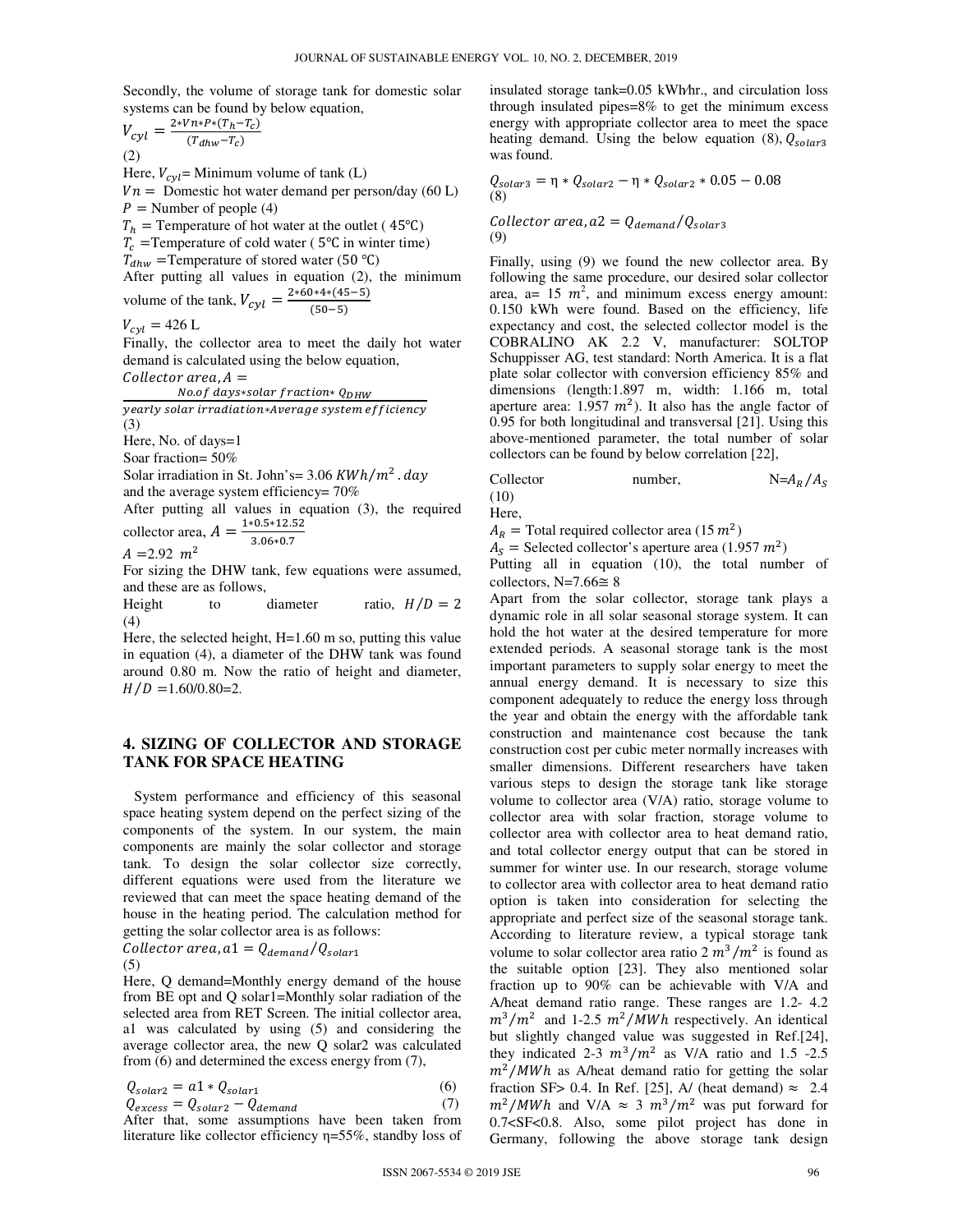criteria. A size selection review was done based on the tank volume to collector area ratio. They also took five scenarios to obtain the required dimensions of solar collector and storage tank. These scenarios were different from each other. The result showed that the optimal volume to area ratio was  $2 m^3/m^2$  in order to get the 70% solar fraction. Also, there was storage tank height and funding limitations and made them to choose different V/A ratio [26].

So, after taking all the considerations and design criteria, the total required collector area for domestic hot water and space heating is  $(2.92+15) = 17.92 \text{ m}^2 \approx 18 \text{ m}^2$ . The domestic hot water tank is 0.45  $m<sup>3</sup>$  and the space heating tank is found  $2*15=30$   $m^3$  as we took tank volume to collector area ratio, V/A=2.

During the simulation, we gave 3 m height of storage tank as an input, so we need to find out the diameter of the tank. From the literature, we followed several recommendations in order to obtain the best sizing options for storage tank diameter and used some sample equations to obtain the diameter of the tank. These are as follows,

Volume, 
$$
V = (\pi * D^2 * H)/4
$$
 (11)

Here, Height, H=3 m and the volume  $V=30 \, m^3$ . Using equation (11), we got diameter, D= 3.36. So,  $H/D=3/3.36 = 0.89$ . It showed the good agreement with literature to design the cylindrical storage tank diameter.

## **5. HEAT SOURCE OF THE PROPOSED SYSTEM**

 The heat source is one of the crucial components that help to maintain the thermal balance of the full solar seasonal storage system. It is mandatory to keep the temperature of the storage tank constant for the heating periods. So, a good relationship between heat source output temperature and the required heating temperature of the house decides the maximum efficiency of the solar system. In our proposed system, a fixed temperaturebased boiler is used as the prime heat source. It is a mechanical device that can produce hot water or steam by burning conventional fuels. This hot water or vaporized fluid can be used in the different process such as water heating, central heating, boiler-based electricity generation, and so on. In our work, a fluid fuel-based boiler is considered. Also, we took some other parameters for the smooth operation of this system. These are, power of the boiler: 4 KW, Boiler outlet temperature:  $30^{\circ}$ C, Mass flow at charge DHW storage:  $0.200$  Kg/s, Mass flow at charge heating storage:  $0.150$  Kg/s and mass fraction to DHW storage 30%. But our recommendation is to use an electric boiler in this selected area due to the availability.

#### **6. CONTROL OF THE PROPOSED SYSTEM**

Control of this type of solar system is very significant to obtain the highest energy output with minimum loss from the system's components. Without controlling the

system, it is impossible to obtain the maximum energy output that is the main requirement of this type of combined system. In this proposed system, a controlling process is used to control the energy supply of different energy source to the collector, DHW storage, and heat storage.

#### **6.1 Collector**

 The required temperature difference between the collector and the hot water storage tank was  $7^{\circ}$ C for the beginning of the solar energy supply. Also,  $4 \text{ }^{\circ}C$ temperature difference was selected between the collector and heat storage tank sensor for exchanging the maximum solar heat energy at the beginning of the solar energy supply. So, the associated sensors for both are located at the collector output section with the maximum collector temperature 100 $\degree$ C is required to run the pump to avoid the stagnation in the collector.

#### **6.2 DHW storage**

 In terms of DHW storage, the maximum allowable storage temperature by supplying solar energy is  $60 °C$ with hysteresis for maximum storage temperature  $1 \text{ }^{\circ}C$ . If this temperature is exceeded while running the collector pump, the pump will be turned off. Also, the maximum allowable storage temperature by supplying heat source boiler and electric energy are  $55 \text{ °C}$  and  $54 \text{ °C}$ respectively, with the hysteresis for maximum storage temperature of 10  $^{\circ}$ C and 4  $^{\circ}$ C.

#### **6.3 Heat storage**

For controlling the heat storage tank, we considered the maximum allowable storage temperature by supplying solar energy is  $60^\circ\text{C}$  at sensor 1 with hysteresis for maximum storage temperature  $1 \text{ }^{\circ}$ C and the sensor two is placed at the top portion of the tank with the controlling temperature  $60^{\circ}$ C. Also, the temperature difference for loading of domestic hot water is  $4^{\circ}$ C. On the other hand, the maximum allowable storage temperature by supplying heat source boiler and electric energy are  $45^{\circ}$ C and  $50^{\circ}$ C respectively, with the equal hysteresis for maximum storage temperature of  $5^{\circ}$ C.

# **7. PIPING NETWORK OF THE PROPOSED SYSTEM**

The necessity of the piping is significance in any solar system to avoid excessive energy loss through the system. In our proposed system, two circulating loops are considered. One is a collector or heat transfer fluid loop, and another one is the energy supply side loop. Both loops are featured with the same specification's PEX pipe based on the North America standard [27]. The pipe materials and specifications are followed by table 2.

**Table 2: Pipe materials and specifications of the system** 

| Pipe features  | Value  | unit |
|----------------|--------|------|
| Length         |        | m    |
| Diameter       | 0.0175 | m    |
| Wall thickness | ) 0018 | m    |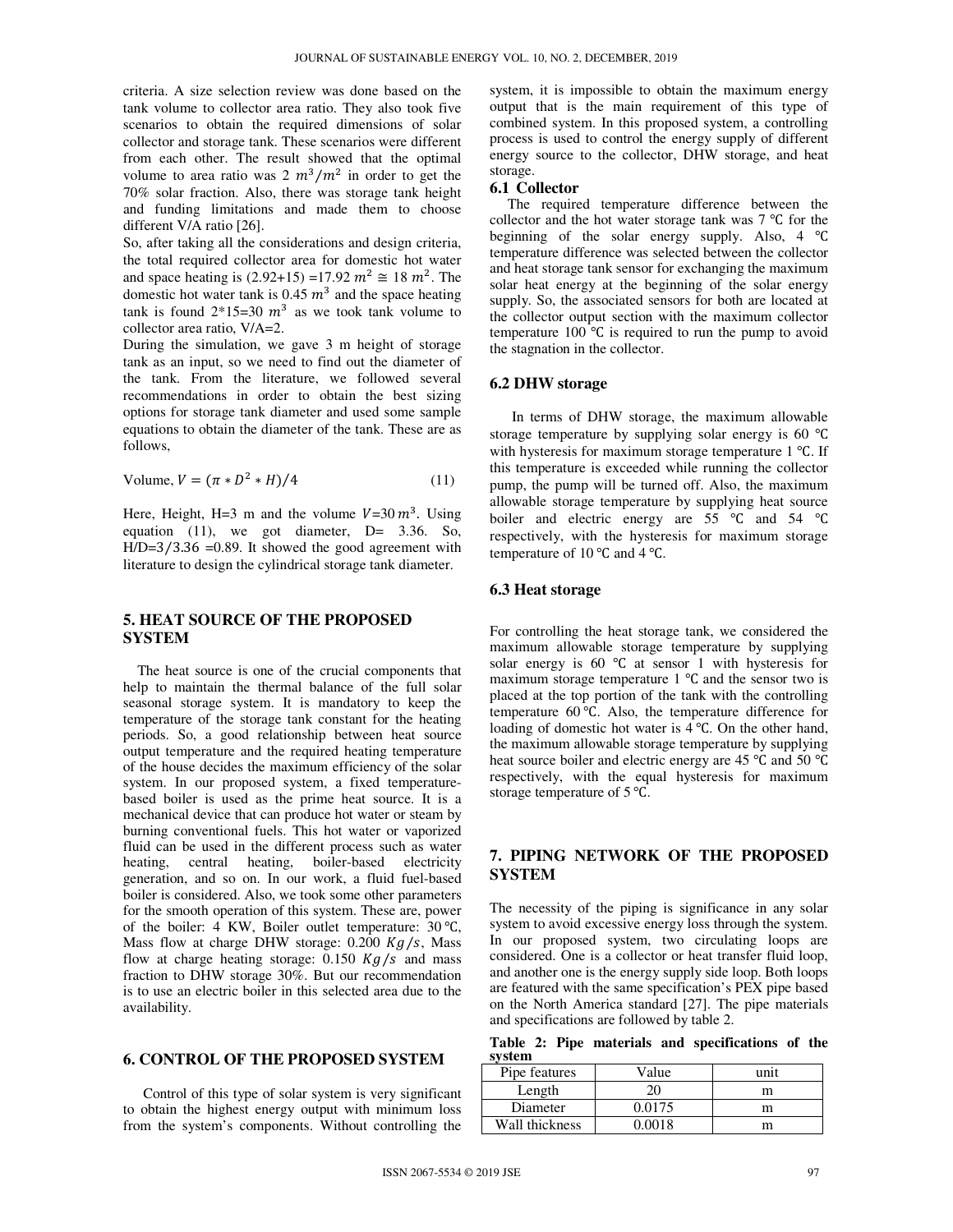| Insulation<br>thickness                 | 0.020 | m        |
|-----------------------------------------|-------|----------|
| Conductivity<br>insulation              | 0.040 | W/(m.K)  |
| Density pipe<br>material                | 940   | $Kg/m^3$ |
| Thermal<br>capacity of pipe<br>material | 1900  | I/Kg.K   |

#### **8. SIMULATION RESULTS AND ANALYSIS**

 After sizing and selecting all components of the proposed system, the full system was simulated for one year using freeware SHW- Thermal solar system simulation software, from Austria. Version 1.02 of this simulation software was used to identify various components output as well as the system's overall performance along with various conditions [28]. In addition, to obtain a more accurate and appropriate result, a lot of suitable and convenient parameters of individual components were given as input in this simulation software. Fig. 2 demonstrates the energy requirement for heating and useful energy taken from heating storage. It is indicating that energy demand and energy taken patterns are looking identical. The total amount of energy demand, 7887 kWh, was achieved using BEopt (Building Energy Optimization tool) [29] and the energy production from the simulation for space heating was found 8002 kWh with around 100 % heating covered under this proposed heating system. Among this amount of energy production, the percentage of solar coverage for heating was around 32, and the value was 4381 kWh.



**Fig.2. Heating energy demand and energy production for the proposed system** 

Space heating storage max. temperatures are shown by fig. 3. The result showed that the maximum storage temperature in upper edge of the tank was obtained  $60^{\circ}$ C. The lowest value was found around  $45^{\circ}$ C in the heating periods and became constant throughout the coldest month. It happened because the collector attains the highest daily solar irradiation in the summer and the house have the lowest heating energy requirement.

Fig. 4 offerings the energy requirement for domestic hot water and the useful energy removed from the hot water tank. From the results, it showed that the energy demand and energy production of domestic hot water followed the same profile. The hot water demand was comparatively higher in winter than the summer. The total amount of energy demand and energy production for domestic hot water preparation was 4689 kWh and 4776 kWh respectively. The proposed entire system covered 100% of hot water demand of this house. Among this amount of energy coverage, 60 % of energy was supplied by the solar and the remaining 40% was covered by the electric heater throughout the year.



**Fig.3. Space heating storage max. temperature** 



Fig. 5 determines the upper edge temperature of the DHW storage tank. From the results, it is showing that the temperature of summer months was above 60  $\degree$ C but in extreme colder months, the temperature decreased at 55 °C. As the target temperature was set at 50 °C so after subtracting the pipe losses from tank to faucet, this system is able meet the DHW demand all over the year. Also, it provides additional heat energy to heating storage to keep its temperature constant and to avoid the minimum losses.



**proposed system**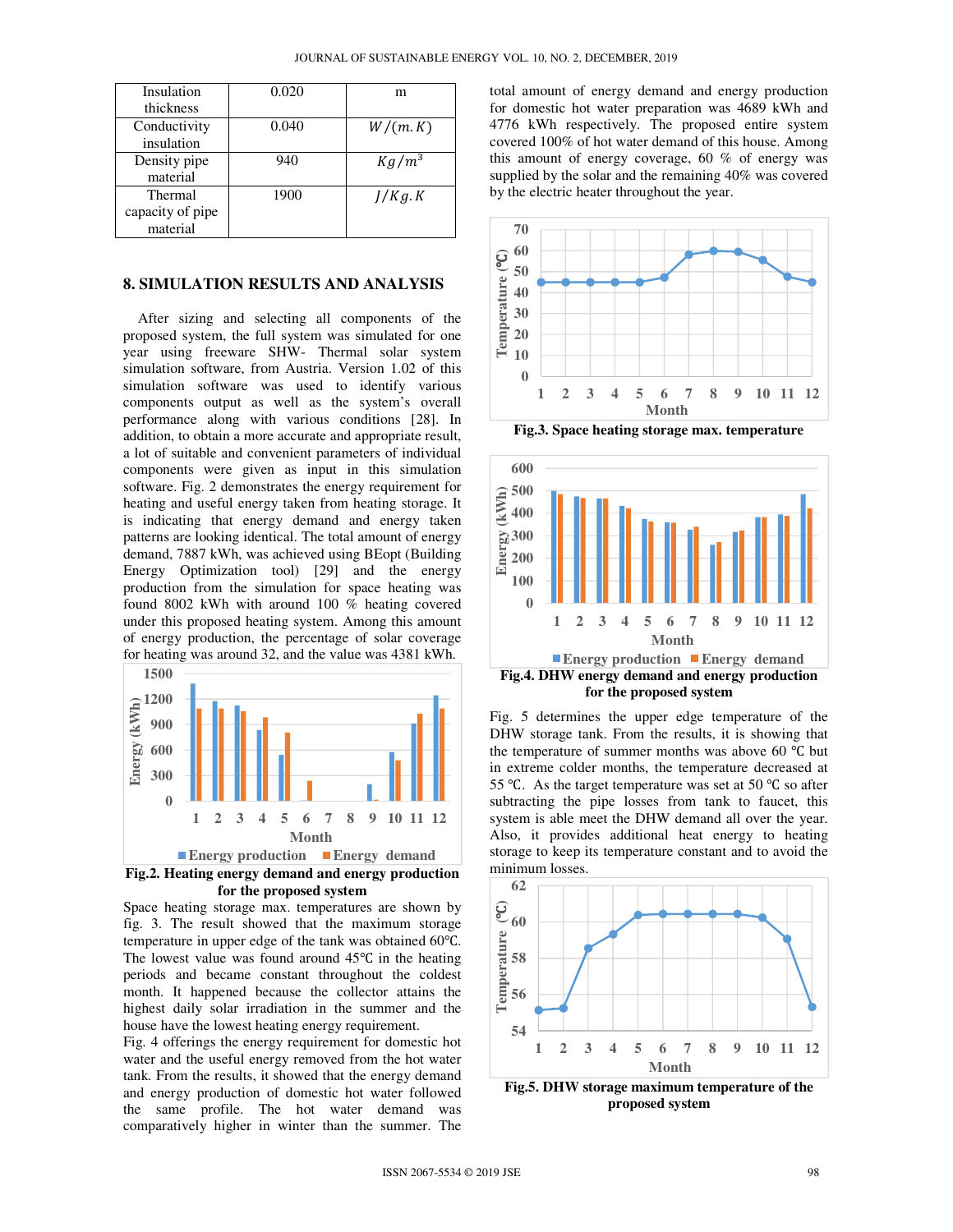Fig. 6 demonstrates the supplied solar energy for Fig. 6 demonstrates the supplied solar energy for domestic hot water and space heating purposes. From the graph, it is obvious that the amount of solar supply was higher in summer periods compare to winter months because solar collector extracts most of the solar energy in summer. The peak value was found 962 kWh in July. However, the total amount of solar supply energy for both space heating and DHW was 7645 kWh. cause solar collector extracts most of the solar energy<br>summer. The peak value was found 962 kWh in July.<br>wever, the total amount of solar supply energy for<br>th space heating and DHW was 7645 kWh.



Fig.6. Supplied solar energy for space heating and **DHW**

Electrical and boiler supply energy for the full system was described by fig. 7. In our anticipated system, the electrical energy source, electric heater, was used directly for supplying energy to the DHW tank not for the heating storage tank. On the other hand, boiler was used to provide additional energy into the system to make the overall energy balance with satisfactory system efficiency. This figure concluded that the supplied electrical energy for DHW preparation was higher in colder months than summer and for space heating, the supplied auxiliary energy was followed the same pattern but in summer the boiler was turned off because there was no space heating demand in summer. Nevertheless, the overall supplied electric energy and boiler energy was 1905 kWh and 5504 kWh respectively. The supplied auxiliary energy was high because of seasonal energy storage. rical and boiler supply energy for the full system<br>described by fig. 7. In our anticipated system, the<br>rical energy source, electric heater, was used directly<br>ppplying energy to the DHW tank not for the heating<br>ge tank. On heating demand in summer. Never<br>supplied electric energy and boiler ener<br>and 5504 kWh respectively. The s<br>nergy was high because of seasonal **Books Example 18**<br> **Example 18**<br> **Example 18**<br> **Example 18**<br> **Example 18**<br> **Example 19**<br> **Example 10**<br> **Example 10**<br> **Example 10**<br> **Example 11**<br> **Example 18**<br> **Example 18**<br> **Example 18**<br> **Example 18**<br> **Example 18**<br> **Exa** 



**proposed system** 

Fig. 8 shows the supplied thermal energy from the solar collector and the energy that goes to the storage tank for space heating and DHW. The amount of solar energy Fig. 8 shows the supplied thermal energy from the solar collector and the energy that goes to the storage tank for space heating and DHW. The amount of solar energy from the collector was higher than the solar energy to storage. Here, the total amount of 8331 kWh useful<br>energy from the collector was extracted by the heat energy from the collector was extracted by the heat transfer fluid and on the contrary, the total amount of supplied solar energy for the hot water and space heating was 7645 kWh. Due to the system design, different

desirable as it was expected.



Fig.8. Profile of supplied solar energy from the **collector and to the storage tank**

Fig. 9 reveals the collector efficiency through the entire system's operation time. It is concluded that the average collector efficiency was about 51 %. It is also noticeable that the collector efficiency was higher in winter months than summer months and that made a good agreement with the literature of this type of system. This solar fraction can be increased if the circulation, collector, and storage tank losses are reduced significantly. operation time. It is concluded that the average efficiency was about 51 %. It is also noticeable collector efficiency was higher in winter months numer months and that made a good agreement be iterature of this type of sy



**Fig.9. Collector efficiency of the proposed system Fig.9. Collector** 

# **9. CONCLUSION**

supplied solar energy for space, and simulation error, both the values were not<br>contain gappears. From the distribute and simulation error, both the values were not<br>not all the value of the simulation error of the value a In this study, solar space and domestic hot waterbased heating system were designed and simulated with freeware SHW software in order to meet the annual space heating and DHW demand with seasonal energy storage of a single-family house. The selected system consists of 18  $m^2$  thermal collector, 31  $m^3$  proper insulated storage tank including  $0.45 \, m^3$  DHW tank, 4 KW boiler and so on. The height and diameter for a heat storage tank were 3 m and 3.36 m respectively with 1.60 m height and 0.80 m diameter for DHW tank. The outputs from the simulation result showed that the designed system was able to meet the hot water and space heating demand completely for the selected house. As the energy losses of this type of system has a great effect on overall efficiency, necessary and proper steps should be taken into consideration to minimize the losses in order to implement this kind of system. After that, it can be said that the proposed system will be more practical, profitable and useful in colder countries wi seasonal differences. based heating system were designed and simulated with freeware SHW software in order to meet the annual space heating and DHW demand with seasonal energy storage of a single-family house. The selected system consists of 1